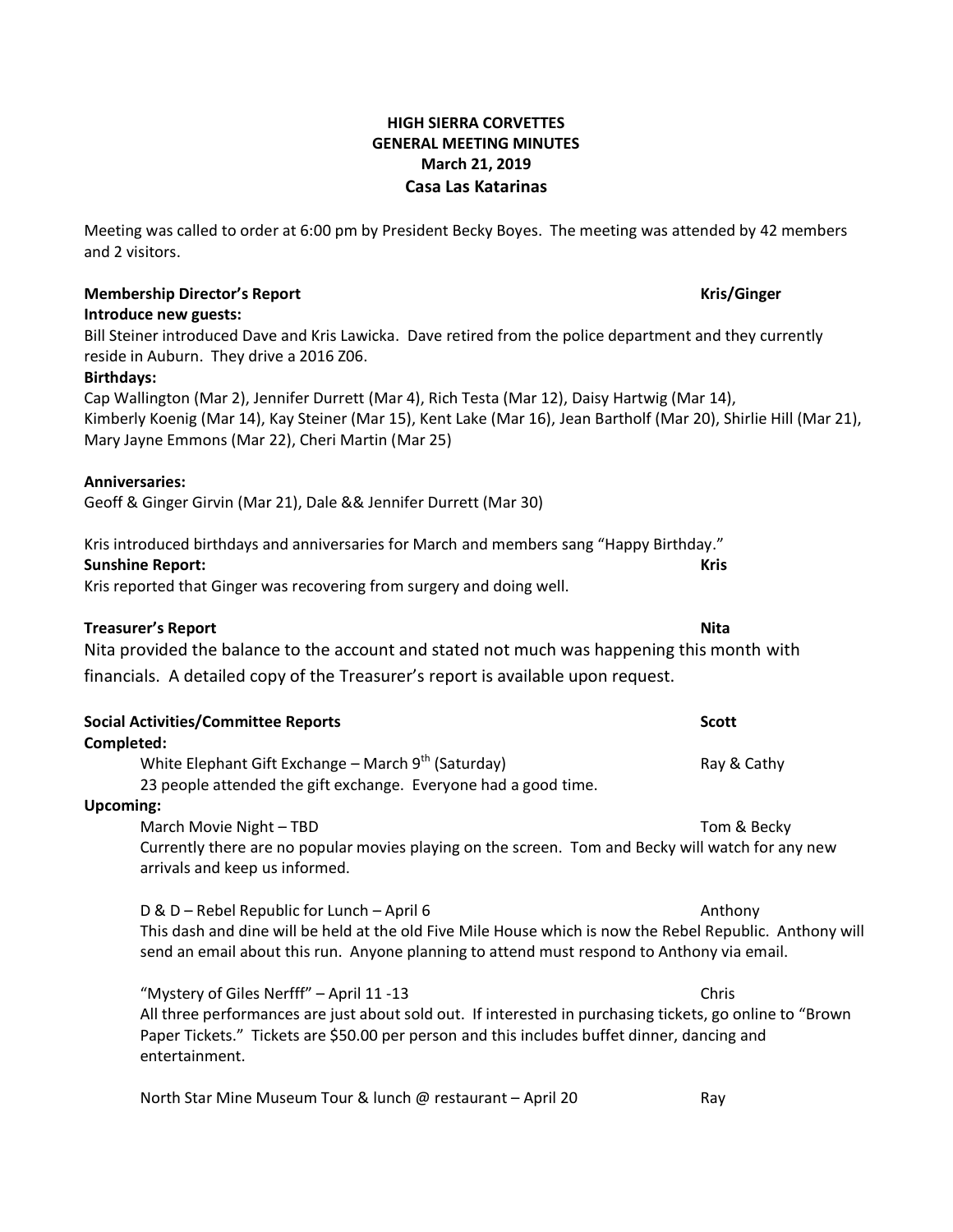The address for this museum is 933 Allison Ranch Rd, Grass Valley. Ray will send an email soon to detail this tour.

Mendocino Trip – October 13-16 Ron There are 14 rooms committed for this trip. Blackberry has 2 rooms available and the Hill House Inn is designated as an "overflow" inn. The group dinner will be \$30.00 per person. Ron will begin collecting this amount in June. See Ron for additional details.

## **Racing Committee Report Gary**

*If you are interested in learning about the different racing groups and their schedules, check these websites out:* **Check the WSCC site for this year's racing schedule: www.wscc.ws**

**Check on Hooked on Driving for their schedule: [www.hookedondriving.com](http://www.hookedondriving.com/) Check No. Calif. Racing Club: [www.ncracing.org](http://www.ncracing.org/)**

Gary announced there will be a Corvette run at Thunder Hill in Williams on April 24. Members will have lunch at Granzella's then caravan to Thunder Hill. The fee is \$30.00 per person. On April 25, Thunder Hill will host "Hooked on Drivin". Corvettes will be able to experience driving a few laps on the track. On September 13 to September 15, Laguna Seca will have a Monterey Grand Prix. See the website for more details.

## **Old Business Becky**

Vote on By-law Change

Anthony motioned approval of the By-law changes. All approved. Nita will send an official copy to the members.

## **New Business Becky**

Maui Raffle Tickets **Anthony** Anthony There are 60 tickets left to sell at \$20.00 per ticket. Several members purchased the raffle tickets.

Anthony also announced that the CHP is providing a senior driving educational course. He suggested doing this as a club for a one-day event. He will check on a date and send an email to members.

## Annual Picnic

Becky announced that the picnic will be held on September 21 at Western Gateway Park in Penn Valley. Bruce and Carol are hosting the picnic. Al and Chris will co-host along with additional help from the Purdy's and Jacobson's.

## Christmas Party

Steve announced that he has secured Saturday, December 14, as the date for our holiday party. It will be held at Lake Wildwood Country Club in the Cedar Room. More information will be provided in the coming months.

## Charity Raffle Drawing

Kris announced that the last charity donation went to the American Legion which allowed 4 candidates to attend the State Convention and learn about government.

Kris also announced that a fashion sho showing fashion from 1860 to 1970 along with a luncheon will be held at the Veteran's Hall on April 27 at \$25.00 per person. Contact Kris for further information.